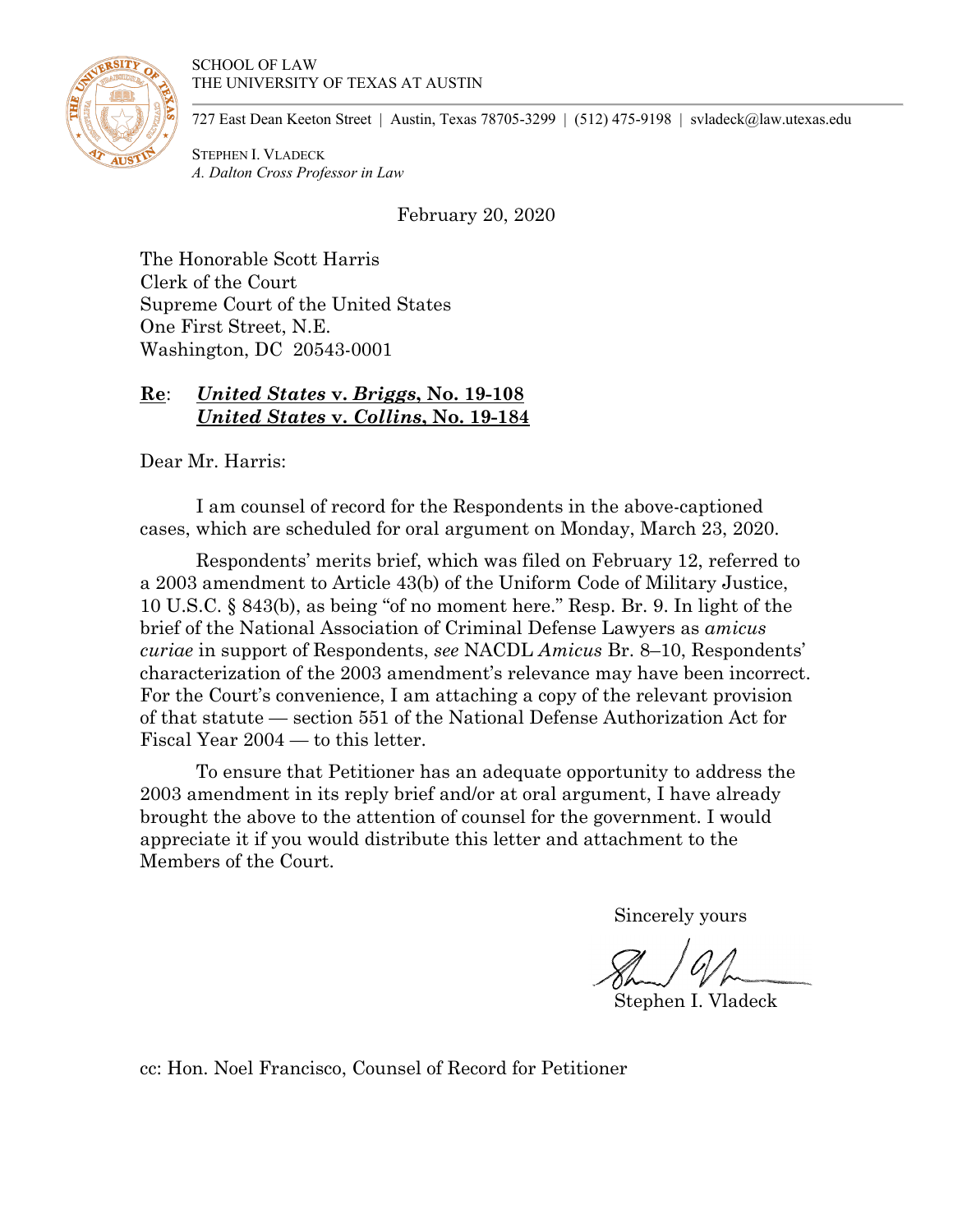## Public Law 108–136 108th Congress

## An Act

Nov. 24, 2003 [H.R. 1588]

To authorize appropriations for fiscal year 2004 for military activities of the Department of Defense, for military construction, and for defense activities of the Department of Energy, to prescribe personnel strengths for such fiscal year for the Armed Forces, and for other purposes.

*Be it enacted by the Senate and House of Representatives of the United States of America in Congress assembled*,

National Defense Authorization Act for Fiscal Year 2004.

### **SECTION 1. SHORT TITLE.**

This Act may be cited as the ''National Defense Authorization Act for Fiscal Year 2004''.

## **SEC. 2. ORGANIZATION OF ACT INTO DIVISIONS; TABLE OF CONTENTS.**

(a) DIVISIONS.—This Act is organized into three divisions as follows:

(1) Division A—Department of Defense Authorizations.

(2) Division B—Military Construction Authorizations.

(3) Division C—Department of Energy National Security Authorizations and Other Authorizations.

(b) TABLE OF CONTENTS.—The table of contents for this Act is as follows:

Sec. 1. Short title.

Sec. 2. Organization of Act into divisions; table of contents.

Sec. 3. Congressional defense committees defined.

## **DIVISION A—DEPARTMENT OF DEFENSE AUTHORIZATIONS**

### **TITLE I—PROCUREMENT**

### **Subtitle A—Authorization of Appropriations**

- Sec. 101. Army.
- Sec. 102. Navy and Marine Corps.
- Sec. 103. Air Force.
- Sec. 104. Defense-wide activities.

#### **Subtitle B—Army Programs**

- Sec. 111. Stryker vehicle program.
- Sec. 112. CH–47 helicopter program.

#### **Subtitle C—Navy Programs**

- Sec. 121. Multiyear procurement authority for F/A–18 aircraft program.
- Sec. 122. Multiyear procurement authority for Tactical Tomahawk cruise missile program.
- Sec. 123. Multiyear procurement authority for Virginia class submarine program.
- Sec. 124. Multiyear procurement authority for E–2C aircraft program.
- Sec. 125. Multiyear procurement authority for Phalanx Close In Weapon System program.
- Sec. 126. Pilot program for flexible funding of cruiser conversions and overhauls.